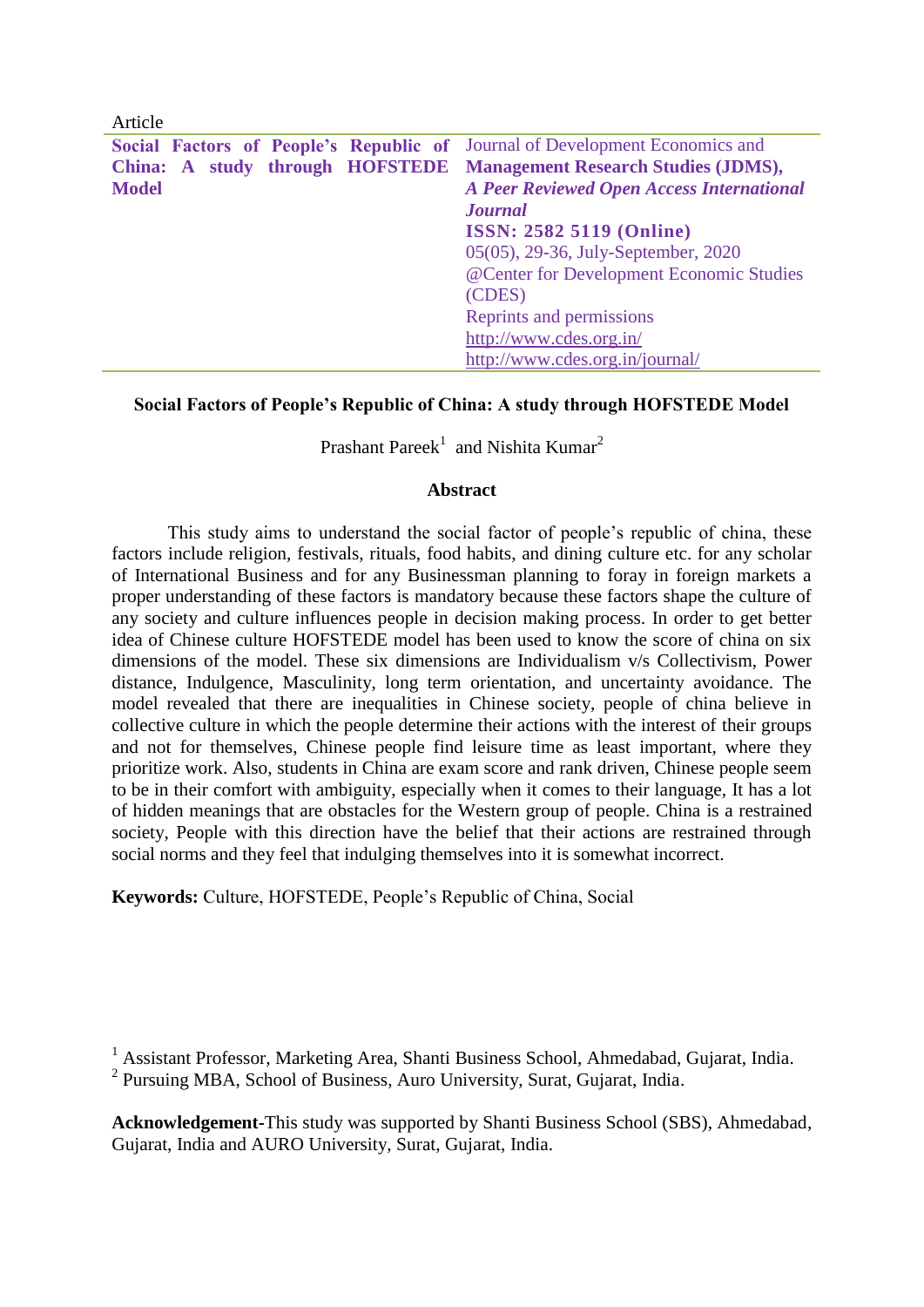### **Introduction**

According to the data from The Travel China Guide disclose that by the end of 2010 China's population challenge has changed to vanishing of Demographic dividend, an aging society, low birth rate, and a broadened gender disparity. From 2013, an upgraded two-child policy had been progressively applied in some provinces that couples are permissible to have two children if one of the parentages is an only child. Scholar and experts forecast that the two-child policy will replace the one-child policy in China in the near future to come. Chinese people have traits related to being hardworking, industrious, and peace-loving. Today, Chinese appreciate a higher standard of living, with significantly enhanced services for education. In addition, there has also been a distinct advancement in the status for women; at the same time, the rights of elderly citizens and children adore more care and protection. In the recent times, the Chinese society has become more accommodating, open, and selfsustaining. But the people never forget to develop the traditional Chinese integrities while they are keen to accept new notions and in trying innovative approaches. The culture that the Chinese people come from show close conduct with, Taoism in their daily lives. Taoism refers to the simplicity in merely everything. Taoism (Daoism) denotes to the native Chinese philosophical and religious tradition, which has formulated to be an official religion. Moreover, it has also influenced the Western part of the world (Uebel, Michael, 2015).

## **Religion**

A country as vast as China with great amount of population, it is apparent to understand that it will have various ethnic religions. China's culture has been highly influential from the Han Chinese to Mongols and other ethnic groups. The diversity also builds up due to the different religions practiced, from Ancestor worships to Buddhism. China is a Communist, which has no official religion that is followed (Rensselaer W. Lee, 1964). However, the government does identify five religions, which are:

- 1. Buddhism
- 2. Taoism
- 3. Islam
- 4. Catholicism
- 5. Protestantism.

According to the data presented in 2010, it was derived that, 52.2% of the population stated that they were not affiliated with any religion. The other side of the population falls under folk religions and minor population towards Jewism and Hindu worshippers.

### **Rituals**

Traditional Chinese people deal with rituals and norms in their daily life everywhere. Some of their rituals are as follow:

#### Addressing people

Chinese people give respect to their seniority, this also aims to explain those belonging to the equivalent generation are supposed to be called by their name. It is ill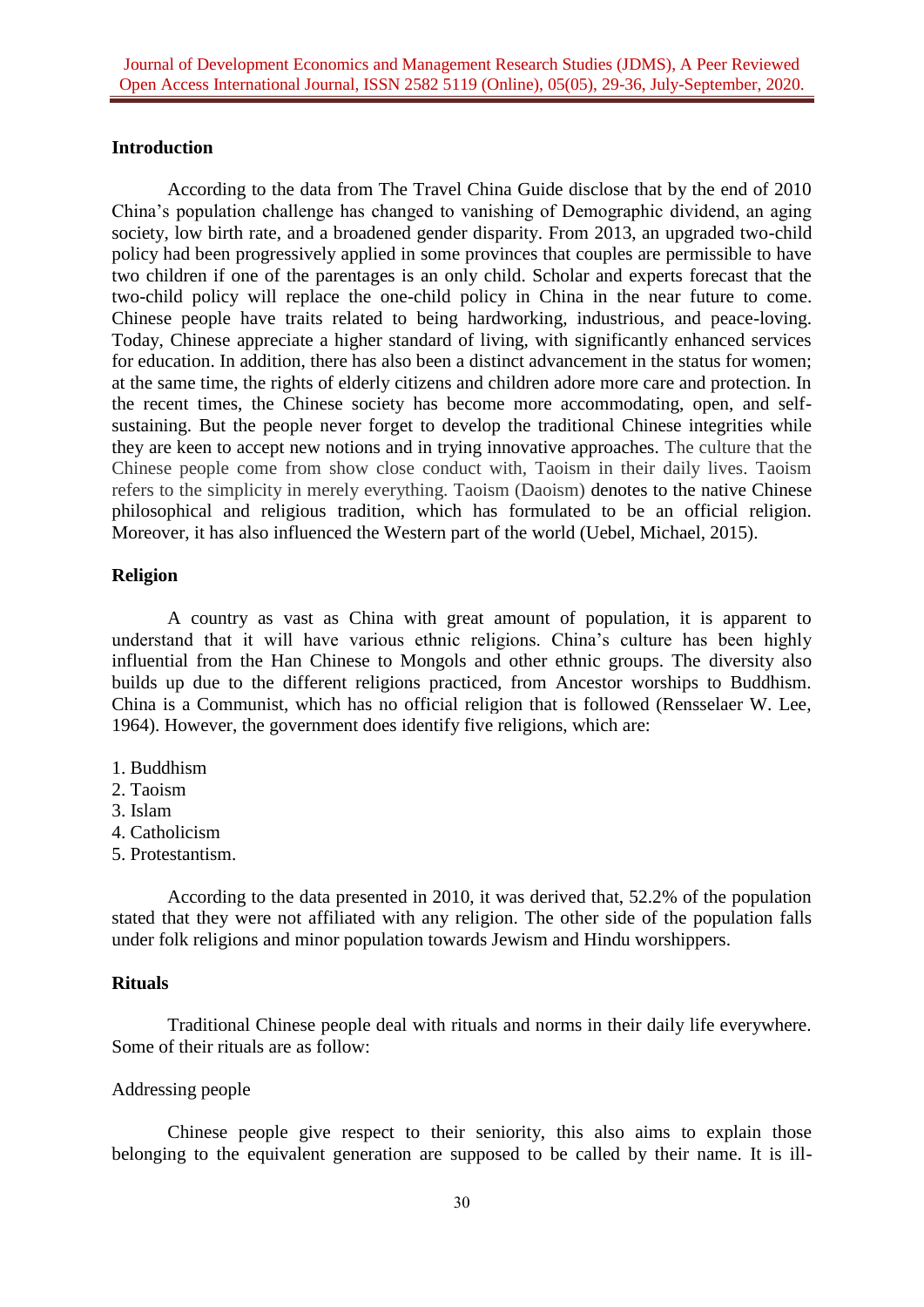mannered to state one's seniors by name, such as their teachers, parents, etc. On different social events, when giving introduction to others, people from China prefer to add titles for their family names.

### Walking

In the olden times, a traditional civility called, 'Qu' was generally noticed on a specific occasion, to which people belonging to the lower status should always hang their heads, bend down on their waists and walk in rapid short steps to define humble respect to elders or the senior-most in position. In addition, usually, small steps are essential on significant occasions and pacing spontaneously is allowed only in informal places.

#### Greeting amongst each other

Greetings are pronounced as 'han-xuan' in Chinese language, which are the wellmannered expressions used by the Chinese people on meeting others. This greeting is mostly adhered to the conversations related to weather or daily life. In order to depict apprehension, the Chinese, hospitable people will offer some recommendations on their health. The main reason is due to their nature being a part of their Collectivistic approach.

#### **Festivals**

According to RuiXu (2014), the traditional festivals in China form a base on the agricultural culture and are set in context with the lunar calendar. The festivals in China are characterized with food and wine for the most part. In addition, with respect to value, being impacted by Collectivism highly, the festivals focus on the moral traits as well as the activities in group. To mention a few festivals, China has various celebrations as mentioned below:

#### Tomb-sweeping Day

April is a significant month to ghosts, as perceived in China. In this particular month, the ghosts tend to go out from the hell, and people gather to do a ceremony to welcome each and every family's ghosts. On this day, they usually will sweep the tombs for the dead family relations and make ample number of offerings.

#### Dragon Boat Festival

This festival comes every  $5<sup>th</sup>$  day of the lunar month of May, which goes back to the prehistoric time of 2000 years with cultural heritage. They celebrate by eating rice dumplings, drinking wine, and racing with dragon boats.

### Spring Festival

This is the most important festive amongst the Chinese people. The sacrifice made from the Kitchen God, they celebrate this occasion by sweeping, shopping, create new cloths, and make sacrifices for their ancestors. Also, before the festival begins, the families stick, "福 ", which resembles happiness.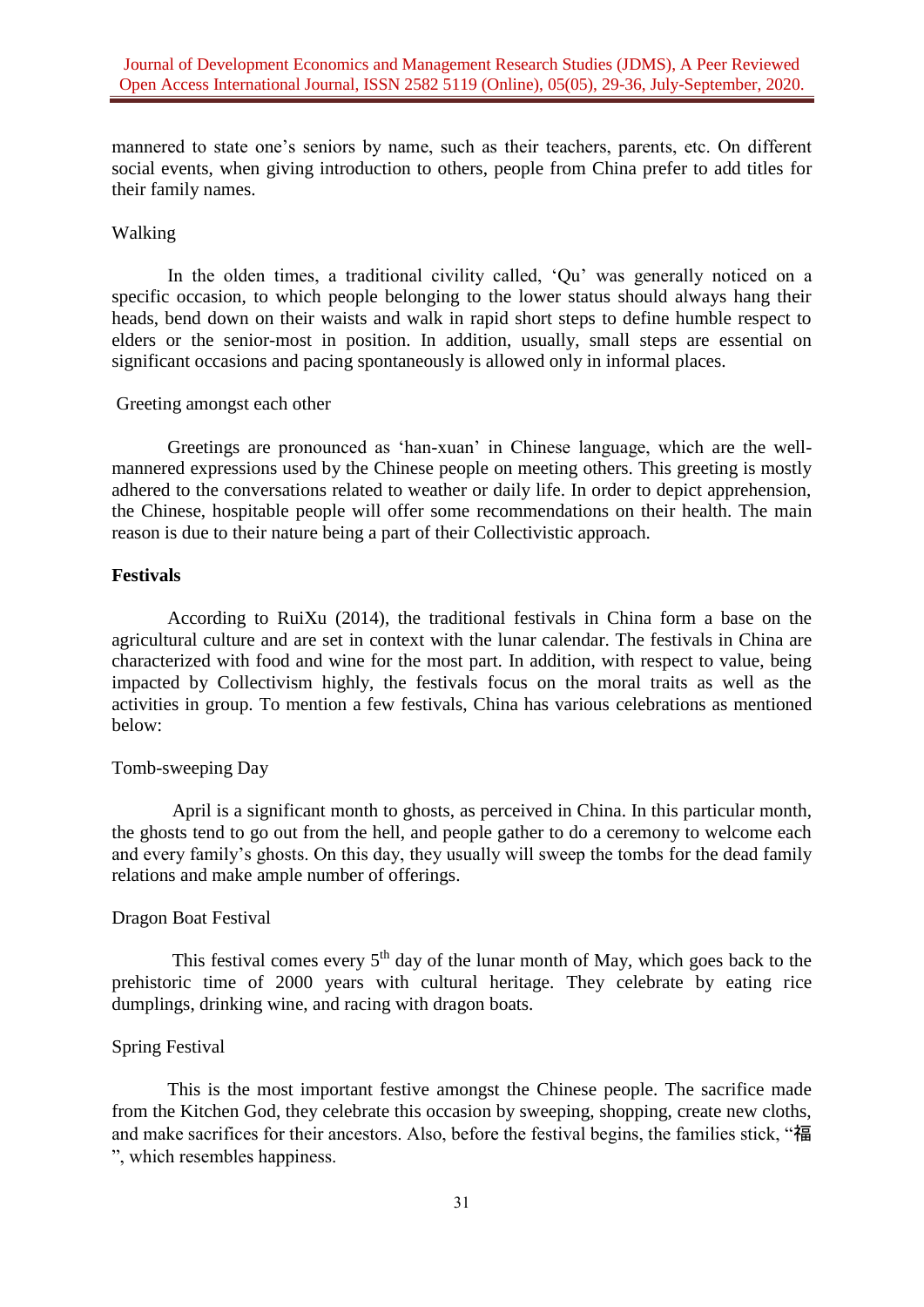## **Food Habits**

In the Chinese society, the people generally indulge others with meal to make friends or even enhance their relationships. The Chinese culture evidently shows that the service of rare and expensive food for the most part portrays the respect to their guests. Their dinner includes, 8-10 hot dishes, 4-6 cold dishes, fruits, and soup [\(Guansheng Ma,](https://www.sciencedirect.com/science/article/pii/S2352618115000657#!) 2015). Ma also discovered that rice is generally the food for the people living in China. He also states that the Chinese people living in the foreign countries still maintain the consistency in their food habits. Various members in the household are responsible for food purchase. [Guansheng Ma](https://www.sciencedirect.com/science/article/pii/S2352618115000657#!) depicts a survey, which was done in 4 cities of China that showed that 69.8% of mothers in the home were for the most part responsible for the food purchase, but for the father the percentage was 26.3%. Their food traditions also go hand in hand with the festivals, such as: Having rice dumplings on the Dragon Boat Festival Day and eating moon cakes on autumn festivals.

### **Dining Culture**

An online travel agency, Top China Travel (2004), posted an article as to the dining culture in China. They mentioned how the typical Chinese meal in a banquet is different from the meals at home. For an everyday meal, the adult of the home may just consume 2 bowls of rice (steamed) or noodles or steamed breads with various meats and vegetable dishes. Majority of the meals in China have approximately 65% of its calories coming from different sources of grains instead of the vegetables or meat dishes. As a result, the Chinese cuisine is also known as one of the healthiest types of food to consume in the world.

The article mentions little etiquette that they follow while dining, such as:

#### Toasting one another

They usually raise their wine glasses (or) liquor glass for the toast and drink it all the way, so that the utensil is empty. This action of toasting is known as, 'GanBei'. This action communicates that the people around the table are joyful and honest.

#### Chopsticks

This utensil is the most vital part of the Chinese cuisine culture. It is made up of varieties of materials, such as: Silver, Gold, Bronze, Ivory, Bamboo (or) Wood. They believe that by using the chopsticks, it makes people become more skilful. Few things that should be considered when using the chopsticks is that, it should now be inserted upright in the bowl of rice, because it involves the custom of sacrifice. One should not cling into other's chopsticks, while picking up food with it, as it leaves an impression of desirous.

#### Dishes Serve as the Centerpieces

Customarily, at the Chinese dining table everybody has his or her own bowl of staple food, while the saucers are placed in the middle of the dinner table to be shared by all. This old custom is one appearance of the significance of food in the Chinese civilization. For them, it is the cooked dishes, rather than the flowers for attraction, that assist as centerpieces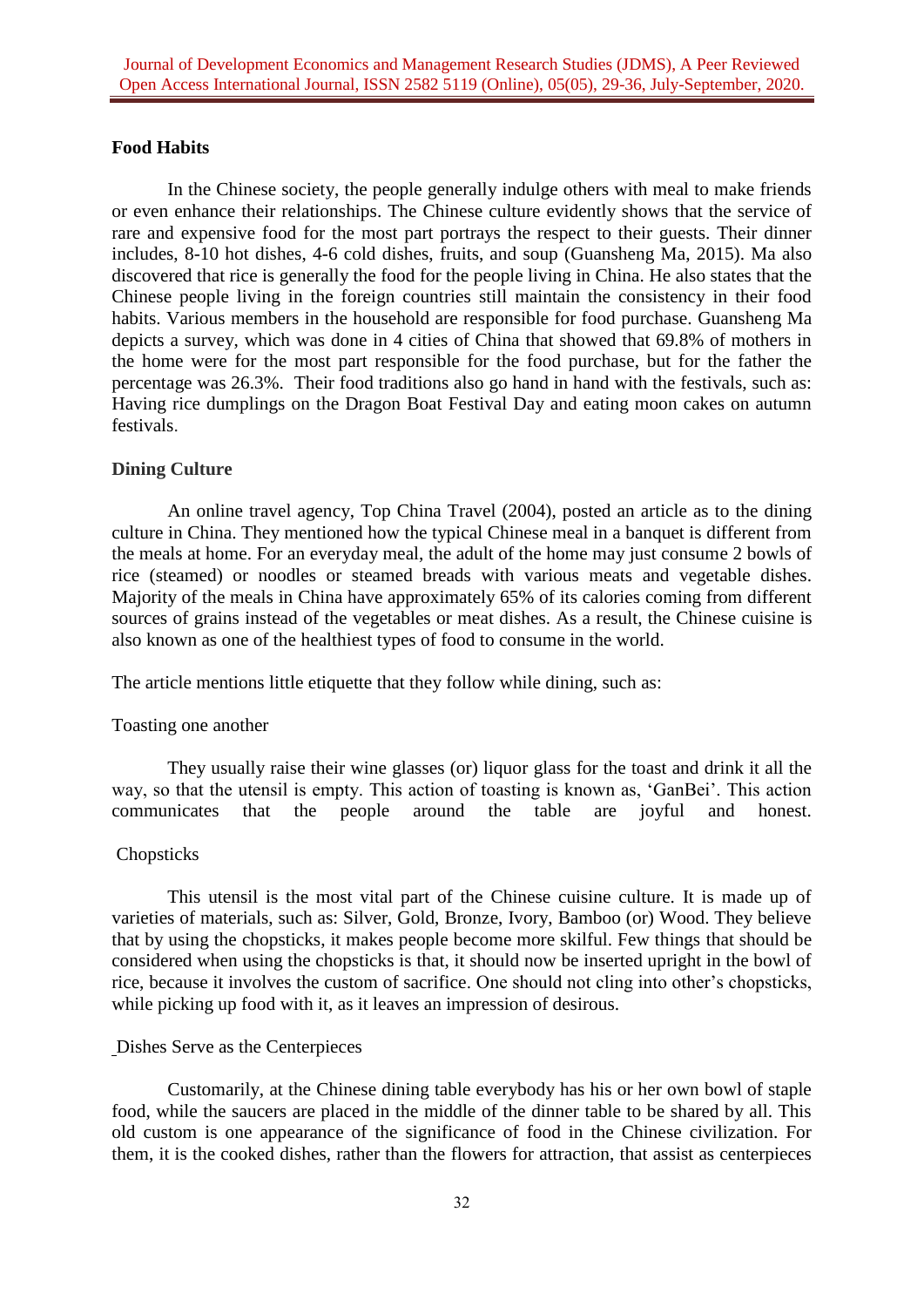on a Chinese table. The various texture and color of the dishes fulfill the needs of aesthetic in their cutleries. There is also a ritual which includes sharing the food from same plates, resulting it as an act of conductive to a family's friendship and togetherness.

### **Corporate Culture**

The corporate culture is defined as not just beliefs, but the elements of patterns of behaviour, values, and narratives and accounts that support those values (Christine Raynaud et al., 2013). The Chinese government specifies a five-day workweek and also the hours for business are structured as not more than 8 hours a day and 44 hours a week with context to their Labour Law of the People's Republic of China. Their systematic working time normally is from the week days, Monday to Friday, with Saturday and Sunday being the days off. The Chinese people generally work between the timings 08:00 (am) and 18:00 (pm) each day, with the lunch break from 12:00 (pm) to 14:00 (pm). But resident differences may happen due to the time alteration or policy in diverse cities. For example: the working days in Xinjiang regularly start from 09:00 (am) or 10:00 (am), because of its longitude.

With context to the corporate culture, specifically genders roles, women in China are for the most part are anticipated to be with family and child duties. Although there are a lot of female successful entrepreneurs, there are few females who have adhered to the importance of family and are standing as presidents and CEOs, due to their fathers passing away. A small group of female entrepreneurs have also created a vast success of their careers, but there is still scope of improvement in terms of equality in the corporate workplace and towards the acceptability of women in the management system.

## **Material and Method HOFSTEDE Model**

It is very important to understand the different areas of cultures with respect to a nationalistic approach, aiming at different dimensions as well. In 1980, Geert Hofstede, a Dutch researcher created the 'Cultural Dimension Theory', in which he aimed at determining the various dimensions in context with cultures that vary.



Figure I- (Source: https://www.hofstede-insights.com/country-comparison/china)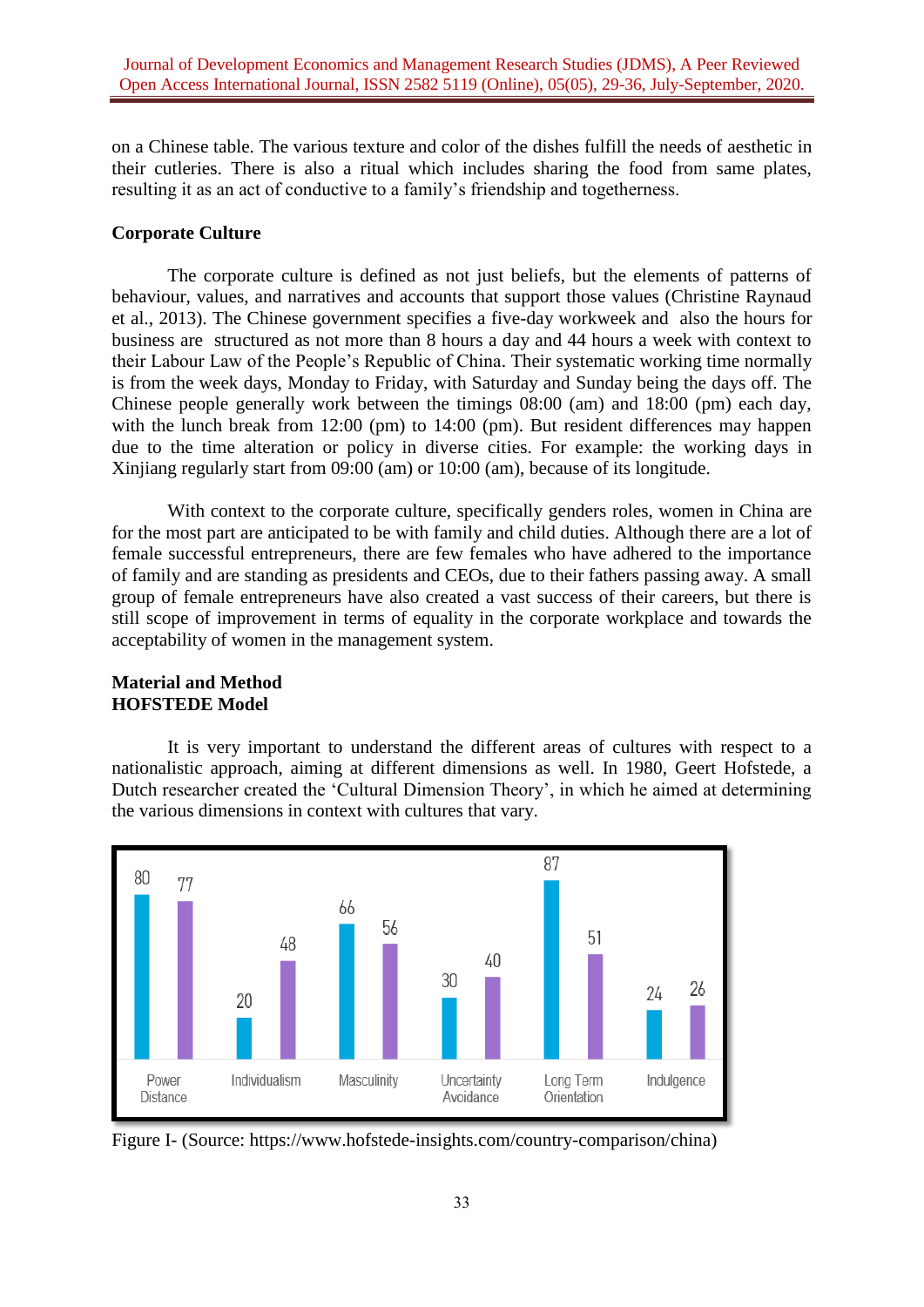### **Result and Discussion**

This model includes 6 dimensions, which characterize independent likings for one state of situations over another that discriminate countries (besides individuals) from each other.

### 1. Power Distance

This dimension portrays that individuals in societies are not equal. It also shows the attitude of the particular culture towards these disparities amongst us. In other words, power distance takes in consideration the degree to which the low-powerful members of the organizations and institutions within the parameters of the country accept and expect that the power is divided unequally amongst them. According to the power distance index below, China is at 80, which directly indicates that the inequalities between the people are accepted It can also be interpreted that the individuals are impelled by the formal authority.

### 2. Individualism

This dimension focuses on the extent to which the interdependency a society consistently maintains amongst each other. It also means as to how they define self-image through in terms of 'I' or 'We'. If the country is prevalent in an Individualistic society, they only look after the family (or) themselves. On the contrary, a Collective society looks after their 'groups' for loyalty. China's score is 20, portraying that it is has exceedingly a collectivistic culture, in which the people determine their actions with the interest of their groups and not for themselves. Their considerations within the groups definitely have an impact on promoting and hiring people closer (family). It also affects the Personal relationships by prevailing over tasks and company.

## 3. Masculinity

If a country gets a high score on this aspect, it shows that the community is going to be driven through competition, success, and achievement. The success factor in this is welldefined by the values built from schools to one's organizational way of life. On the other hand, having a low score would determine the concept of Feminine, in which the values centre around caring for other people and a quality-based life, resulting it to be the success factor for the Feminine society, but standing out of the crowd is not as admirable. China is at 66 (Masculine societal success oriented), Chinese people find leisure time as least important, where they prioritize work. Also, students in China are exam score and rank driven, which will get them success.

## 4. Uncertainty Avoidance

The dimension defines the degree to which the individuals of a particular culture feel endangered by unknown scenarios and have developed beliefs (or) institutions that makes the effort to avoid them. China is at 30, which is a low score. Chinese people seem to be in their comfort with ambiguity, especially when it comes to their language. It has a lot of hidden meanings that are obstacles for the Western group of people.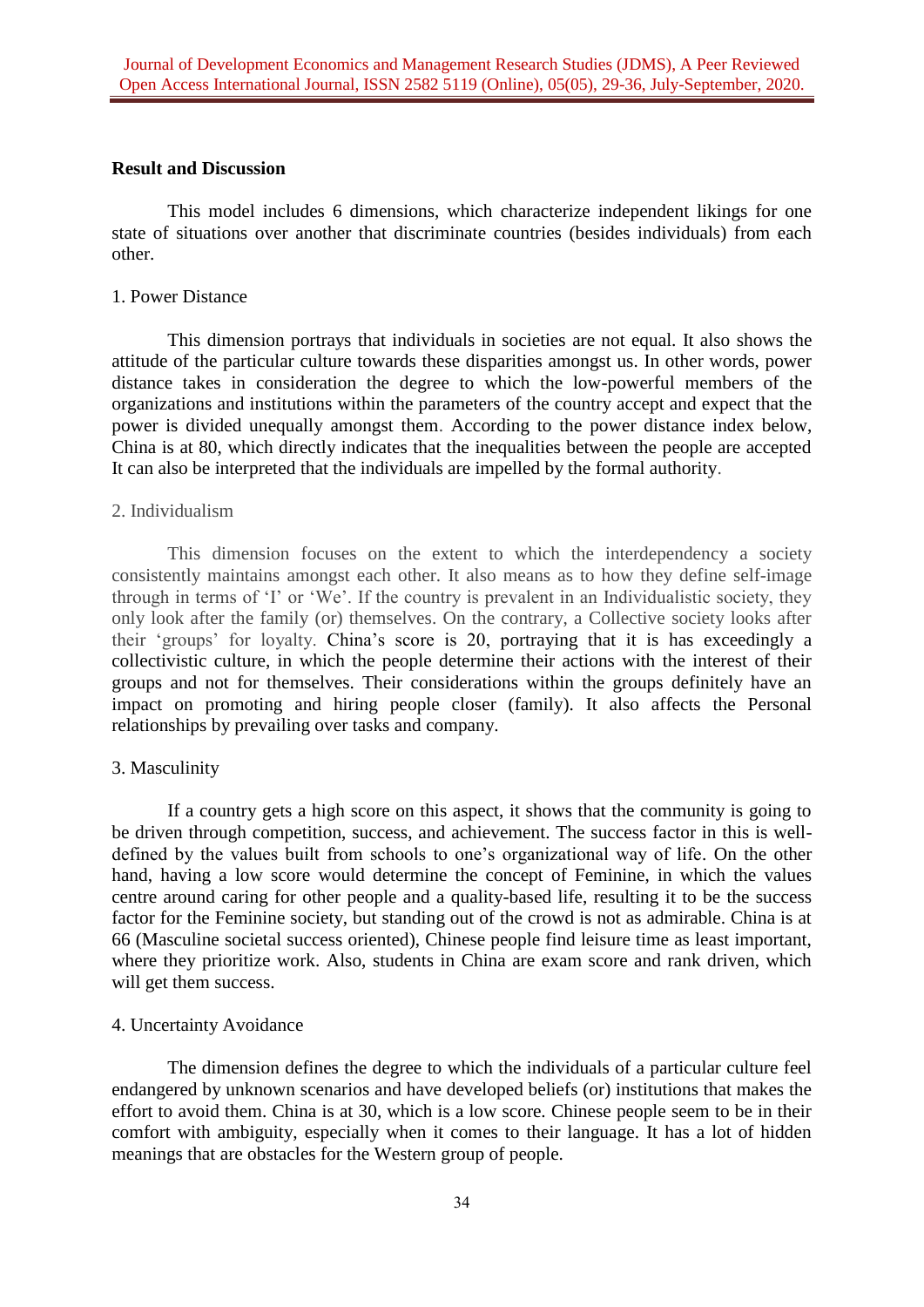## 5. Long Term Orientation

This part elaborates on how each society has to uphold some networks with their past, while at the same time dealing with the various challenges of the current situation as well as the future. China has been given the score of 87, because of the belief of truth being dependent on the time, context, and situation. This portrays their ability to adapt to their tradition anywhere with great perseverance in achieving their predicted outcome.

## 6. Indulgence

The last dimension focuses on the degree to which the people try to take in control their impulses and desires, as a result of how they were raised. If its control system is relatively weak, it is known as, 'Indulgence'. But if it is strong, it is called 'Restraint'. China is prominently a society, which is Restrained (score of 24). As mentioned earlier as to how the Chinese culture does not believe in leisure time, hence it is a restrained society. People with this direction have the belief that their actions are restrained through social norms and they feel that indulging themselves into it is somewhat incorrect.

## **Conclusions**

China is the most populated nation with a complete populace of roughly 1.4 billion (BBC, 2018). This is a gigantic market for many multinational corporations. However, China is extremely concerned about its population growth and has endeavored with blended outcomes to implement a strict birth limitation policy. Chinese culture is profoundly connected to its Communist political setting, an understanding of Chinese culture through HOFSTEDE model revealed that there are inequalities in Chinese society, people of china believe in collective culture in which the people determine their actions with the interest of their groups and not for themselves, Chinese people find leisure time as least important, where they prioritize work. Also, students in China are exam score and rank driven, Chinese people seem to be in their comfort with ambiguity, especially when it comes to their language, It has a lot of hidden meanings that are obstacles for the Western group of people. China is a restrained society. People with this direction have the belief that their actions are restrained through social norms and they feel that indulging themselves into it is somewhat incorrect.

# **References**

- 1. Amadeo, K. (2019): China's Economy and Its Effect on the U.S. Economy . Retrieved from [https://www.thebalance.com/china-economy-facts-effect-on-us-economy-](https://www.thebalance.com/china-economy-facts-effect-on-us-economy-3306345)[3306345.](https://www.thebalance.com/china-economy-facts-effect-on-us-economy-3306345)
- 2. Culture, G. B. (2019): https://www.globalbusinessculture.com/women-inbusiness/china/. Retrieved from https://www.globalbusinessculture.com/women-inbusiness/china/
- 3. Dragon Boat festival in China. (2019): Retrieved from https://www.timeanddate.com/holidays/china/dragon-boat-festival
- 4. Du, G. F. (2015): Traditional Chinese Rites and Rituals. Cambridge Scholars Publishing.